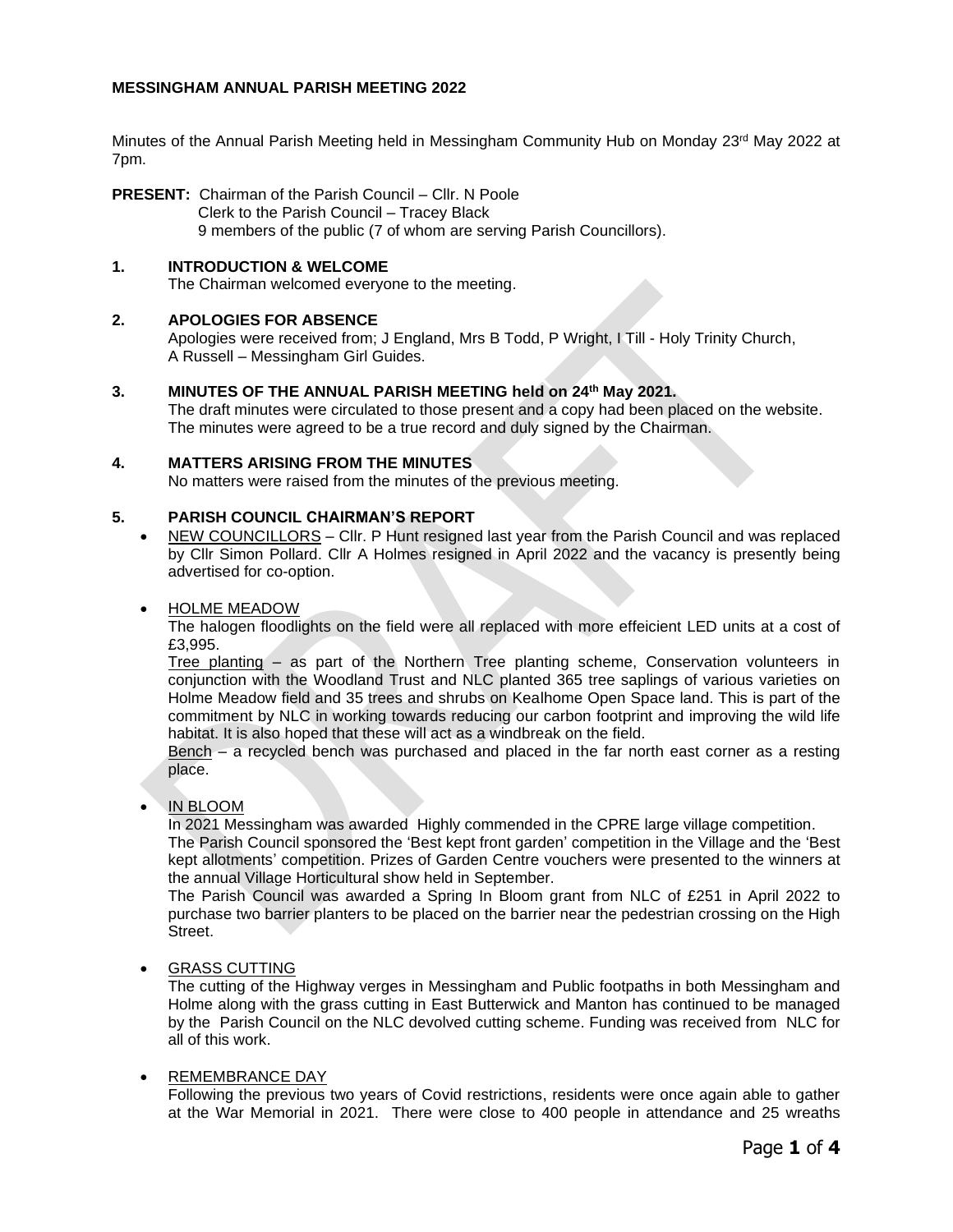were laid by Village organisations. A replacement bugler travelled all the way from Hornsea to give a rendition of the Last Post and Reveille.

Four large steel poppies were kindly donated by a resident last year and after the service these were attached to the poppy frame.

• ALLOTMENTS

57 plots are presently rented with a steady uptake of the new plots which have been made available. A new water supply was installed to serve two of the new rows of plots.

A total of 30 fruit trees including some heritage varieties have now been planted in the new Community Orchard at the Allotment site.

#### • CHILDREN'S PLAY AREA

The roundabout in the Children's play area had to be removed due to damage and was replaced with a new accessible roundabout at a cost of £11,518.

All the swing seats and chains were also replaced in 2021.

#### • CHRISTMAS COMPETITION

There were more than ever decorated properties and shops in Messingham and Holme last Christmas time.

Certificates and vouchers were presented to the winners of the Residential and Commercial competition winners and a new shield was purchased for the best 'Street display' which has been placed in the Community Hub.

#### • SOLAR LIGHTING COLUMNS ON KEALHOLME OPEN SPACE

5 new solar lighting columns were installed on the piece of open space land which links Kealholme Road; Allison Close; Oak Drive; Russell Walk and Hall Rise. It is hoped this will improve the safety and security of residents using the area. This has been achieved with the help of a grant of £3,500 from NLC.

#### • HORTICULTURAL SHOW

After a great many years the small group responsible for organising the Horticultural Show decided it was time to stand down. To keep the show going the Parish Council agreed to arrange the show for September 2021. Due to the continued concerns of Covid-19, the decision was taken not to include the baking classes. Despite this, there was still a fair amount of entries and a good atmosphere. £45.25 was raised from the auction of produce and was donated to Scunthorpe Hospice.

## • COMMUNITY HUB

In December 2021 Messingham Parish Council commenced the lease of the Library building from NLC to become a new Community Hub. Prior to this a complete refurbishment had been carried out by NLC including, new kitchen facilities; toilets; solar panels; LED lighting; electronic information boards and furniture.

Library facilities are currently available in the Hub two sessions a week provided by volunteers and managed by NLC library services. Teas, coffees, cakes and biscuits are provided by the WI ladies.

The Hub is available to hire for meetings; group activities; workshops; events etc.

This is an exciting opportunity and the Parish Council is looking forward to developing this community asset into a vibrant and flexible space for the residents of Messingham.

#### • ANNUAL PRECEPT

**2021/22** - The Precept for 2021/22 was £62,000 against a budget of £67,152 with the shortfall being met from Accumulated Reserves.

Donations to local organisations totalled £7,150 The Chairman's Allowance made a donation to the Royal British Legion of £200

Grants were received from NLC of a final Covid-19 grant in April 2021 of £8,000 and a grant of £3,500 towards the solar lighting columns.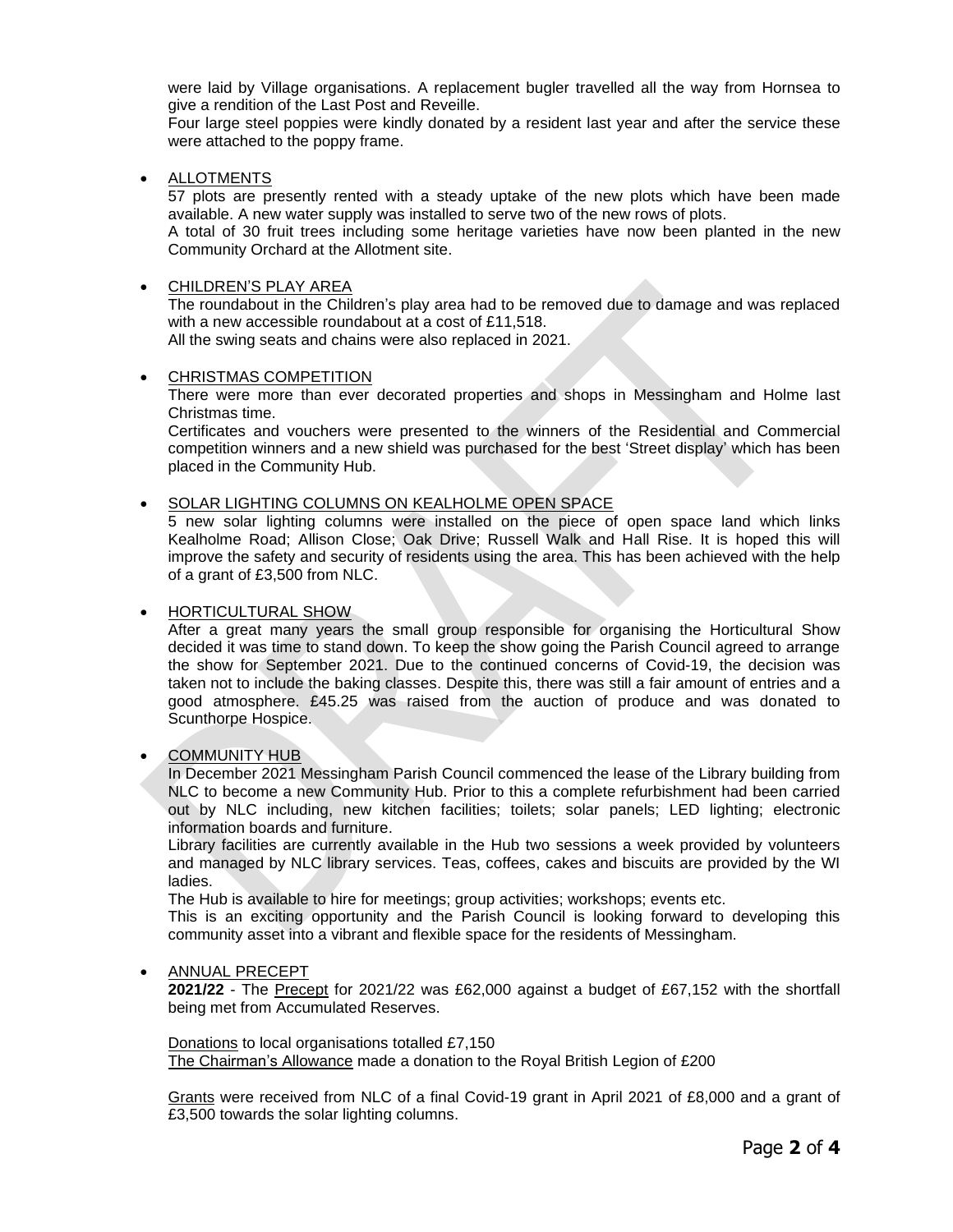**2022/23** - The Precept for 2022/23 is £72,107 against a budget of £82,107 with the shortfall to be met from Accumulated Reserves. Grants to local organisations for 2022/23 will amount to £11,030.

| <b>DATE</b> | <b>RECEIVED FROM</b>       | <b>PURPOSE</b>                            | <b>COST</b>  | <b>GRANT</b> |
|-------------|----------------------------|-------------------------------------------|--------------|--------------|
| Aug-17      | <b>Football Foundation</b> | Football goals                            | £1,466.62    | £733         |
| Jan-18      | NLC - In Bloom             | Towards bedding plants & maintenance      | £6,151.42    | £2,000       |
| Mar-18      | NLC.                       | Replacement slide                         | £9,200.00    | £7,660       |
| Apr-18      | <b>NLC</b>                 | Notice board for Holme                    | £951.40      | £850         |
| Feb-19      | NLC - In Bloom             | Tiered planter £384 / bedding £775        | £1,159.50    | £1,000       |
| 2020/21     | <b>NLC</b>                 | Car Park at Village Hall                  | £84,000.00   | £70,000      |
| $May-20$    | NLC - Covid Grant          | used towards Holme Meadow barrier/gates   | £12,450.00   | £10,000      |
| $Mar-21$    | NLC - Covid Grant          | used towards solar lighting / roundabout  | £8,890.00    | £10,732      |
| Apr-21      | NLC - Covid Grant          | used towards new accessible Roundabout    | £11,518.00   | £8,000       |
| Apr-21      | NLC - In Bloom             | 3 no. village entry planters              | £484.50      | £484.50      |
| Mar-22      | NLC.                       | 5 no. Solar Lighting Kealholme Open space | £8,890.00    | £3,500       |
| Apr-22      | NLC - Platinum Jubilee     | Union Jack bunting / tableware            | £157.87      | £157.87      |
| Apr-22      | NLC - In Bloom             | 2no. Barrier planters                     | £338.90      | £251         |
|             |                            |                                           | <b>TOTAL</b> | £115,368     |

The Chairman gave a report on the Grants received by Messingham Parish Council in the previous five years;

# **6. PARISH COUNCIL FINANCIAL REPORT FOR YEAR ENDING 31 MARCH 2021**

A financial statement showing Receipts & Payments and the Bank Reconciliation as at 31 March 2022 was circulated to all those present.

The Clerk explained any notable differences on the previous year. There were no questions.

# **7. VILLAGE ORGANISATION REPORTS**

MESSINGHAM MEMORIAL PLAYING FIELD ASSOCIATION – Mr Stuart Langford (Chairman) Mr Langford gave an update on the organisation of MMPFA, and emphasised that everything is carried out voluntarily with the day to day running being shared between the three tenant clubs – Cricket / Football / Bowls. Thanks were given to Messingham Parish Council for the grant to treat the issue of chafer grub on the field. Mr Langford also acknowledged that the funding of the grass cutting by the Parish Council is a great help.

NLC Covid grants had been use to re-tarmac the access road.

MESSINGHAM CRICKET CLUB – Mr Stuart Langford (Chairman) Thanks were given for the grant from Messingham Parish Council in 2022 to replace the netting.

## MESSINGHAM BOWLS CLUB – Mr A Clark (Secretary)

Thanks were given for the grant from Messingham Parish Council towards the replacement of the existing sand with Astro Turf of which the work was now complete, and to replace the rotten timbers on the ditch surrounds which will be completed later in the season.

It was reported with the current increase in fuel and fertiliser costs the Bowls club would struggle without financial help from organisations.

## MESSINGHAM SHORT MAT BOWLS - Mr A Clark (Chairman)

Thanks were given for the grant from Messingham Parish Council towards the replacement of two short mat bowling mats. The old mats had been donated to Scotter to help get a new club up and running.